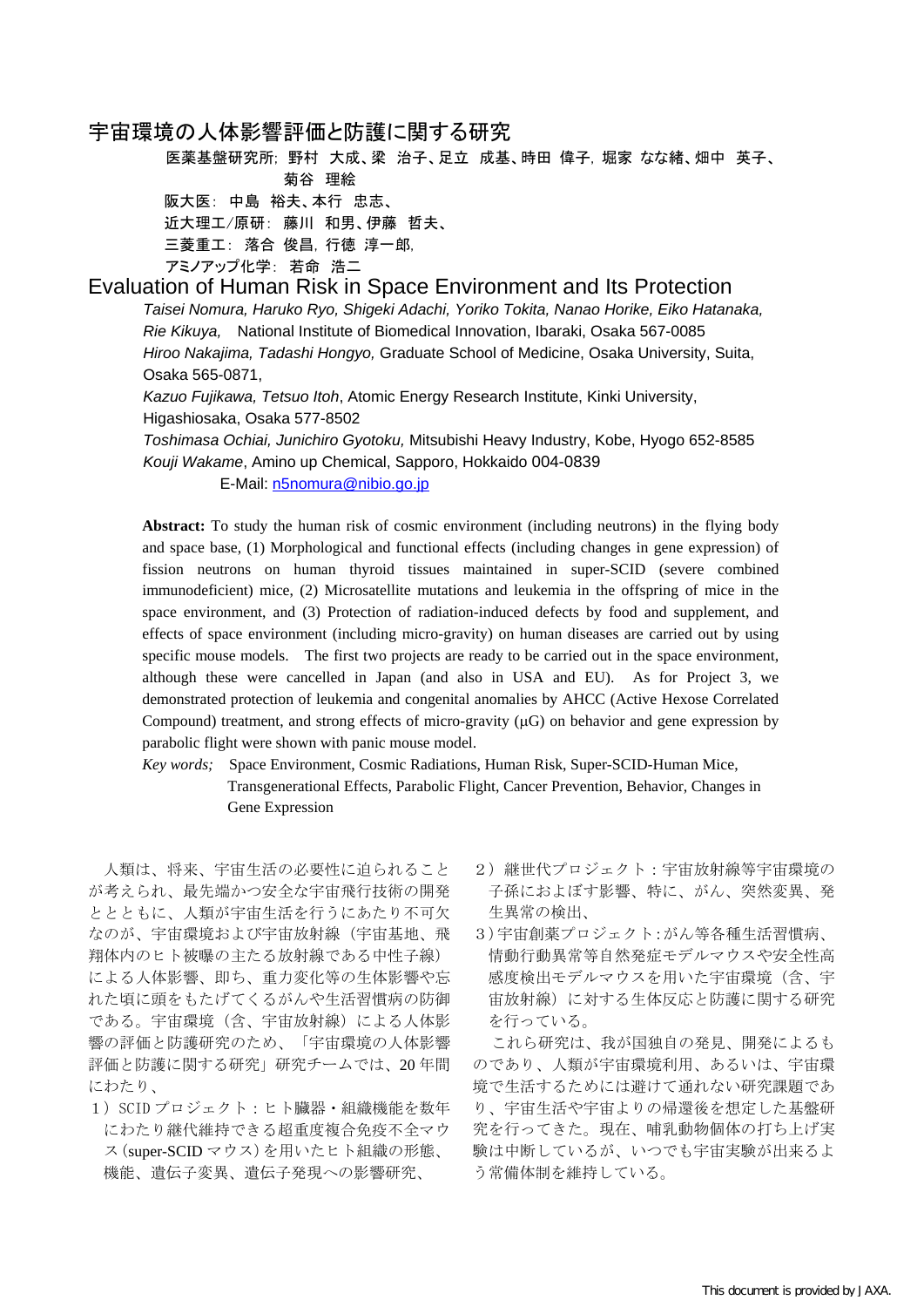上記 3 本柱の内、3 番目の疾患モデルマウスを用 いた宇宙医学(創薬)研究に関しては、食品やサプ リメントによる放射線誘発がん等の発生の防護に関 する研究など、地上での防護実験も可能であり、重 力変化に対する生体反応に関する研究においては、 パラボリックフライトでも一部目的が達せられる。 そのため、医薬基盤研究所の野村プロジェクト特有 のモデルマウスを用いパラボリックフライト(μG) による行動異常と遺伝子発現の変化に関する共同研 究を行っている。

2010 年度の成果を紹介する。

## 1.ヒト臓器・組織置換マウス等を用いた宇宙環境 の人体影響研究 (SCID プロジェクト)

宇宙環境、宇宙放射線の人体影響を想定した地上 実験を計画するにあたり用意したヒト甲状腺組織置 換超重度複合免疫不全マウス(super-SCID マウス) は、環境変化の人体影響を少数例で高感度に検出で きる日本発、世界初の人体影響評価システムである。 通常の宇宙実験はヒトが動物、細胞等を宇宙に運ぶ が、本実験では、マウスがヒト組織をおんぶして運 ぶことになる。平成 22 年度には以下の成果が得られ ている。

1)ヒト甲状腺組織に対する中性子線の形態・機能 への影響

宇宙放射線類似線源(近畿大学研究用原子炉 UTR-KINKI 中性子線 0.2 Gy/h と γ 線 0.2 Gy/h)に よる、ヒト甲状腺組織の濾胞の消失と壊死、機能 低下(ヒト甲状腺ホルモンの分泌能低下、RBE 値 6.5)が示された(Mutat. Res., 2010, Space Utiliz. Res.,  $2010$  。

2)遺伝子発現の変化

中性子線照射を受けた甲状腺組織において 4 倍 以上の遺伝子発現の変化を示す遺伝子数が線量依 存的に増加した (RBE: 4.2) (Fig. 1)。



Fig. 1. Dose-dependent changes in gene expression in the transplanted human thyroid tissues after neutron and γ-ray exposures (Mutat Res, 2010).

しかも、照射を受けた全てのヒト甲状腺組織に おいて、4 倍以上の遺伝子発現の変化を示す特定 の遺伝子14個を発見した(ストレス、損傷、アポ トーシス及び転写に関与する遺伝子) (Mutat Res, 2010)  $(Table 1)$ <sub>0</sub>

### **14 Genes Responding to Radiations**

| C7orf68                     | +chromosome 7 open reading frame 68             |
|-----------------------------|-------------------------------------------------|
| <b>SERPINE1</b>             | +serpin peptidase inhibitor, clade E (nexin)    |
| <b>ADM</b>                  | +adrenomedullin                                 |
| ENO <sub>2</sub>            | +enolase 2                                      |
| <b>ANGPTL4</b>              | +angiopoietin-like 4                            |
| PLIN <sub>2</sub>           | +perilipin 2                                    |
| DIO <sub>1</sub>            | - deiodinase, iodothyronine                     |
| COL9A3                      | - collagen, type IX                             |
| TFF3                        | - trefoil factor                                |
| <b>HK2</b>                  | +hexokinase 2                                   |
| <b>BNIP3</b>                | +BCL2/adenovirus E1B 19kDa interacting protein  |
| <b>BHLHE40</b>              | +basic helix-loop-helix family                  |
| <b>CEBPD</b>                | +CCAAT/enhancer binding protein (C/EBP)         |
| <b>SEMA3G</b>               | - sema domain, immunoglobulin domain            |
|                             | Stress and Injury; 8 genes, Apoptosis; 3 genes, |
| Translation; 2 genes, , , , |                                                 |

- Table 1. 14 Genes showing more than 4-fold changes in gene expression in all the thyroid tissues exposed to fission neutrons and γ-rays. (Mutat Res, 2010)
- 3)ヒト臓器組織置換 Super-SCID マウスを維持し、 宇宙実験にいつでも対応できるようにしている。

# 2. 宇宙環境の次世代に及ぼす影響(継世代プロジ ェクト)

宇宙での長期滞在計画で考慮しなければならない のは宇宙環境の子孫に及ぼす影響である。遺伝影響 (継世代影響)は、40 年間続けてきた野村のライフ ワークである。放射線や化学物質が親マウスに作用 すると、次世代に突然変異だけでなく、ヒトによく みられるがん、形態異常、生活習慣病も発生する。 1) 原子炉放射線(中性子線 0.2 Gy/h、γ線 0.2 Gy/h)の精原細胞期照射による線量依存性のマイ クロサテライト突然変異の誘発、白血病の有意な 増加が認められた (Fig. 2)。



Fig. 2. Microsatellite mutation and leukemia in the progeny of N5 mice exposed to fission neutron (in preparation).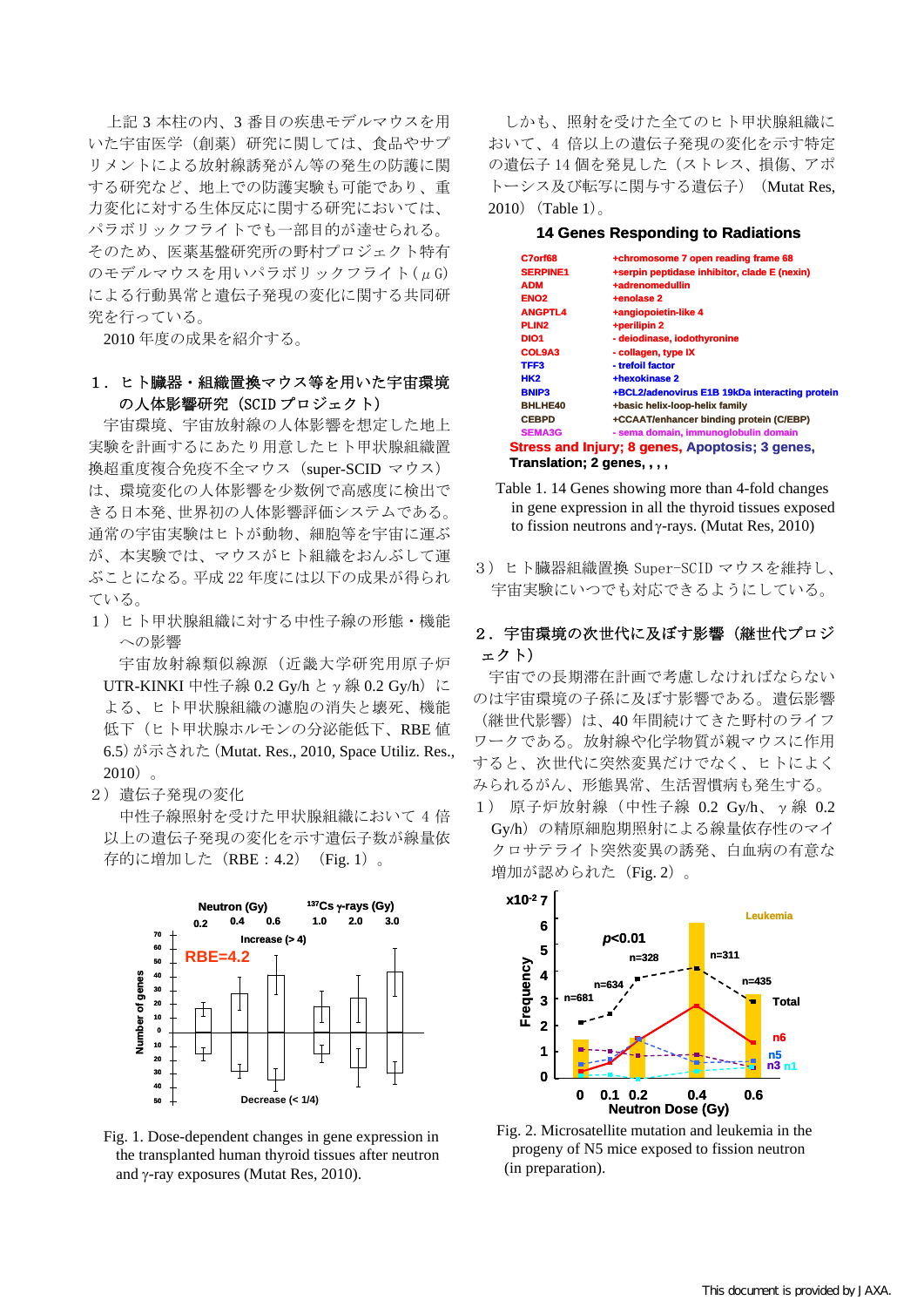近大原子炉放射線(0.1 Gy 中性子線)を精原細胞 期照射した N5♂マウスの F<sub>1</sub>に生後6週より 0.05 % フェノバルビタールを12ヶ月まで経口投与した ところ、へパトーマの高騰が認められた(♀マウス で約9倍、♂マウスで約2倍;中間結果)。

- 3) 本計画は、少数 (5~10 匹) の N5 マウス雄を宇 宙に上げ、帰還後被曝雄マウスと正常雌マウスを 交配することにより、数百~数千匹の F1マウスを 得ることが出来、発がん、突然変異等を検出する ことが可能なことを示しており、何時でも宇宙実 験を実施できるよう準備できている。
- 3. 疾患モデルマウスを用いた研究(宇宙創薬プロ ジェクト)
- 1)放射線誘発障害(がん、発生異常等)の防護に 関する研究

放射線誘発がん等に対する食品やサプリメント による発生の防護に関する研究を行った。

(1)放射線誘発高白血病モデルマウスに 137Cs ガン マ線を照射し、2%AHCC(Active Hexose Correlated Compound:担子菌菌糸体培養抽出物)水溶液を連 続経口投与することにより、白血病発生の防護の ための地上研究を行い、有意な抑制効果を確認し た (Figs. 3, 4, Table 2)。







Fig. 4. Suppressive effects of AHCC on incidence of leukemia after  $^{137}Cs \rightarrow$ -ray exposure (1.7 Gy x 4).

| AHCC in<br><b>Drinking water</b> | $\gamma$ -rays<br>(Dose) | No. of<br>mice | TBA<br>(%) | Leukemia<br>(%)       |
|----------------------------------|--------------------------|----------------|------------|-----------------------|
| 2%                               | 1.7 Gy $\times$ 4        | 54             |            | 29 (53.7)* 19 (35.2)* |
| 0 %                              | 1.7 Gy $\times$ 4        | 68             |            | 49 (72.1) 37 (54.4)   |
| 0 %                              | none                     | 71             | 17 (23.9)  | 0(0.0)                |
| 2%                               | none                     | 20             | 3(15.0)    | 0(0.0)                |

・**1.7 Gy of 137Cs** γ**-rays were given 4 times at 6, 7, 8 and 9 weeks after birth.** ・**2% of AHCC were given orally at 5 weeks after birth for 2 months and then 2 days per week until the end of experiment (24 months) \*** *P* **< 0.05 by** χ<sup>2</sup> **test**

- Table 2. Reduction of radiation-induced tumors and leukemia by AHCC in C57BL/6J mice
- (2)重力変化や放射線・化学物質により発生異常 が誘発されることは哺乳動物においても良く知 られている。妊娠マウスにガンマ線を照射するこ とにより誘発される発生異常も、Pyran、BCG 等 マクロファージ活性化物質同様に(J Exp Med, 1990)、AHCC の前投与により協力に抑制されるこ とを確認した。

### 2) 重力変化による行動異常と遺伝子発現の変化

 重力等宇宙環境の変化については、かなりの部分 がパラボリックフライト等で代用できる。2009 年 12 月 17 日に、三菱重工との共同研究のひとつとして、 モデルマウスの中から「パニックになりやすいマウ ス BH-4」を選び、パラボリックフライト(µG)実 験を行った。時田偉子、行徳淳一郎が搭乗した。今 回のパラボリックフライトでは、対照としてもっと もおとなしいマウス BH-8 を選んだ。基礎実験では、 BH-4 マウスは尾を小さなクリップで挟むと、慌てふ ためいて噛み切るのに対し、BH-8 マウスは平気であ る。両系統のマウスを 1 匹ずつケージに入れ、飛行 中ビデオ撮影を行った。また、パラボリックフライ ト直前と直後にマウス脳等臓器を採取し、マイクロ アレイを用い、遺伝子発現の2系統間の差、同一系 統での微少重力による差を解析した (Fig. 5)。



Fig. 5. Experimental procedures.